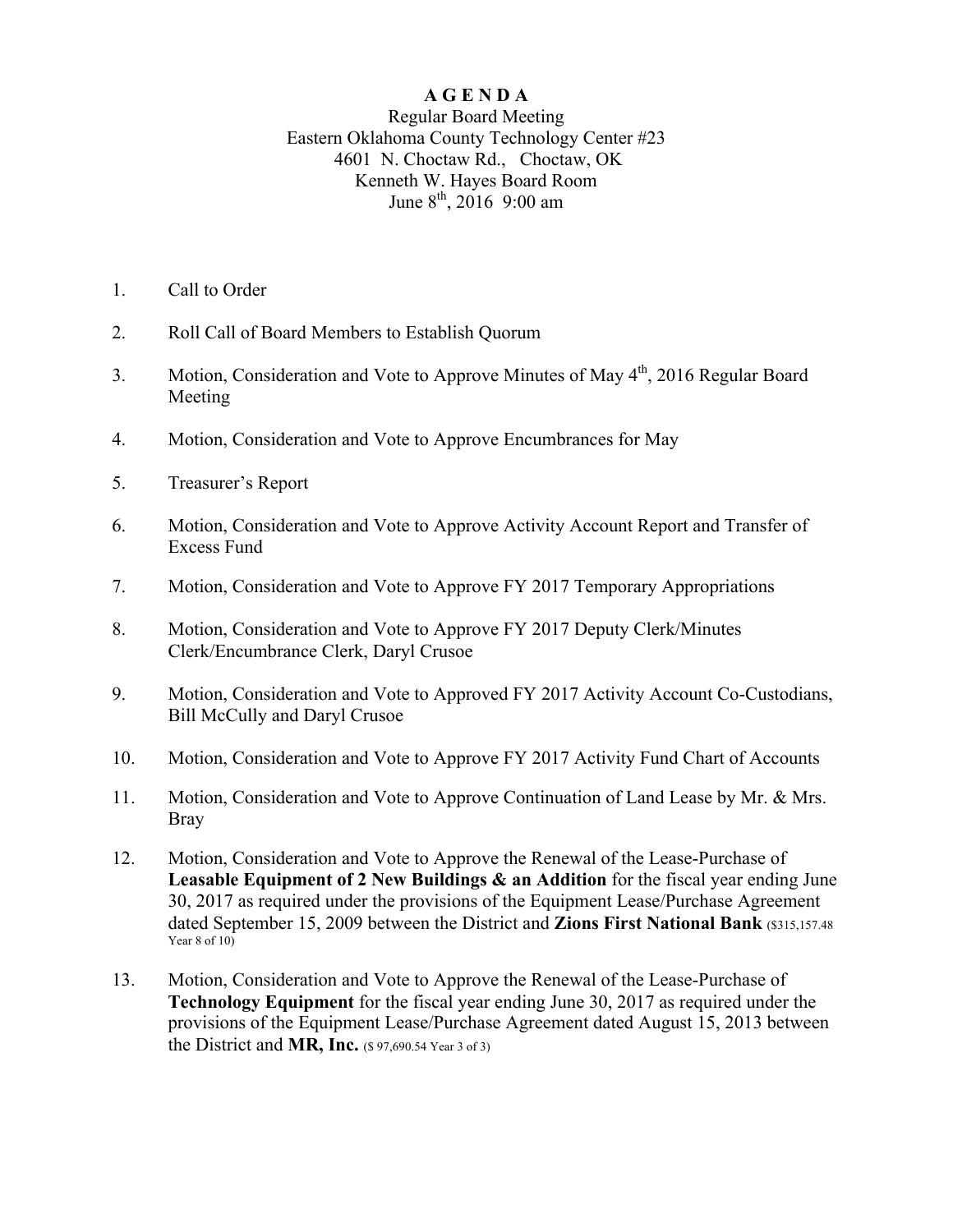Agenda June  $8<sup>th</sup>$ , 2016 Page 2

- 14. Motion, Consideration and Vote to Approve FDW & Associates as the School District's Architect for FY 2017
- 15. Motion, Consideration and Vote to Approve the Agreement for Representation between Eastern Oklahoma County Technology Center and its Board of Education and Rosenstein, Fist & Ringold. This is an agreement for legal services including, but not limited to, legal advice, consultation and representation.
- 16. Motion, Consideration and Vote to Approve Agreement between Choctaw/Nicoma Park Schools and EOC Tech to purchase Fuel for FY 2017
- 17. Motion, Consideration and Vote to Approve FY 2017 Renewal Contract with Comtec Security (Security Alarm System/Fire Monitoring);and MAC Systems (Fire Alarm System and Fire Extinguishers)
- 18. Motion, Consideration and Vote to Approve a Renewal Contract School Bus Lease Agreement with Ross Transportation for the 2015 71 Passenger School Bus (\$13,000.00 Year 3 of 3)
- 19. Motion, Consideration and Vote to Approve the proposed purchase price from Summit Bus Company for the 2008 CE 200 Model 65 Passenger School Bus (VIN 4DRBUAFP38B492736) in the amount of \$15,000.
- 20. Motion, Consideration and Vote to Approve E-Rate Form Services Agreement(s) with Collect Ed, LLC
- 21. Motion, Consideration and Vote to Approve Contract agreement with Arnold Outdoor, Inc. for Advertising Use of Digital Sign at NE 23<sup>rd</sup> and Hiwassee for a period of one year.
- 22. Motion, Consideration and Vote to Approve the Eastern Oklahoma County Technology Student Handbook for school year 2016-2017.
- 23. Motion, Consideration and Vote to Approve the Proposed Salary Schedule for School Year 2016-2017
- 24. Motion, Consideration and Vote to Approve the Superintendent's notice to Curtis Williams of termination effective May  $18<sup>th</sup>$ , 2016. Mr. Williams is an Adult Coordinator and non-renewal, in this position, does not include a hearing before the Board.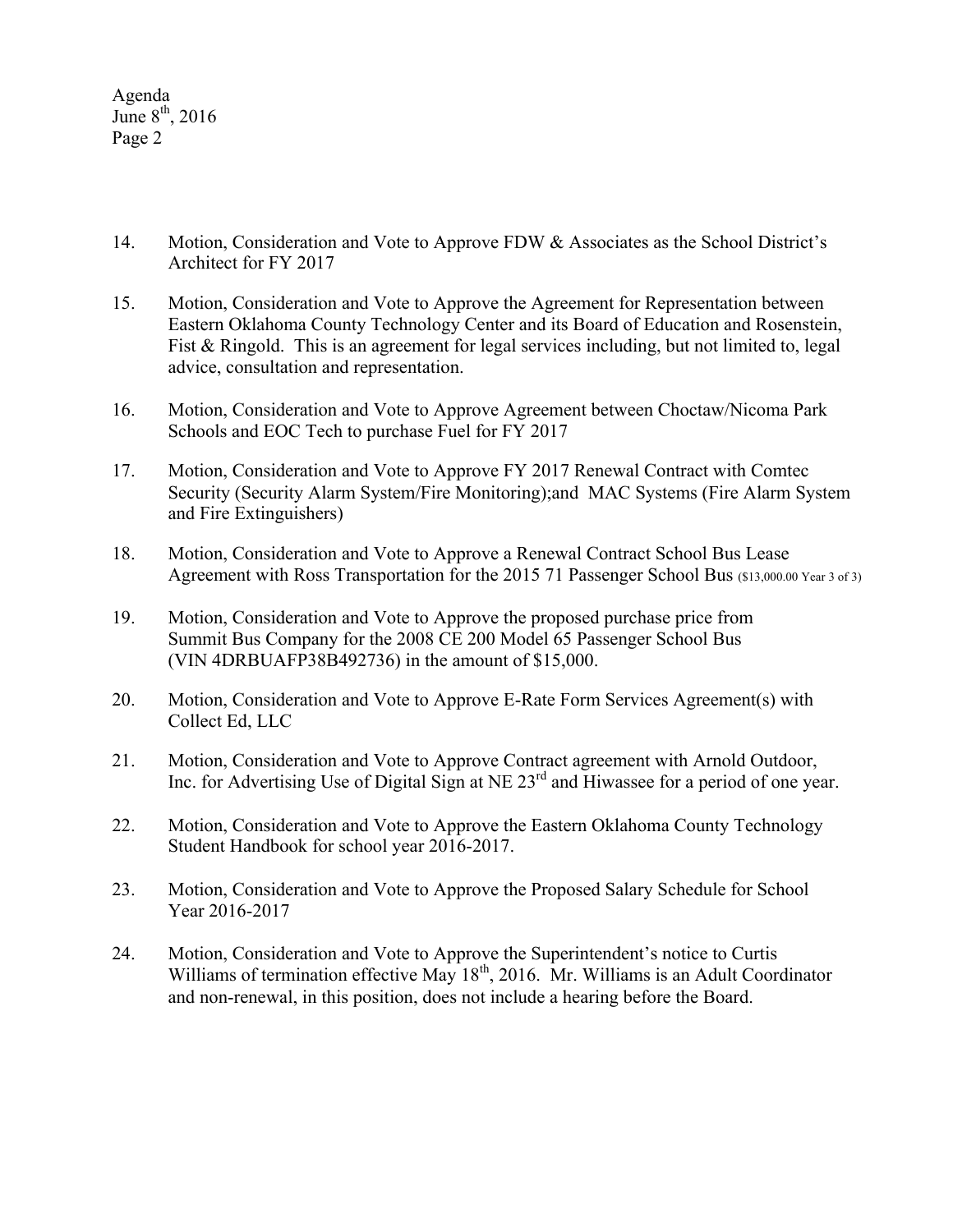Agenda June  $8<sup>th</sup>$ , 2016 Page 3

- 25. New Business: In accordance with *Okla. Stat. tit. 25, §311(A)(9)*, "new business" means any matter not known about or which could not have been reasonably foreseen prior to the time of posting of the agenda
- 26. Superintendent's Report
- 27. Motion and Vote to Convene into Executive Session

Proposed Executive Session for the purpose of discussing the following so the board can return to open session and take action pursuant to Executive Session Authority: *Okla. Stat. tit. 25, §307(B)(1),(3), and (7)*. The following items are proposed for discussion during the Executive Session:

- a. Resignation of Irma Fort, Food Service
- b. Employments: Larry Shane James (Graphic Arts Instructor), Ron Bradshaw (Industrial Coordinator), James Novick & Christopher Lohman (Adjunct Instructors)
	- Jim LaFevers..................................................AYES Follow Up (June/July) Travis Tracy...................................................National Contest Advisor Ben Hlavaty ...................................................National Contest Advisor Todd Ogden ...................................................Building Repair/Maintenance Jeff Babek ......................................................Building Repair/Maintenance Mitchell Thomas............................................Building Repair/Maintenance Carl Castle......................................................Building Repair/Maintenance Jim LaFevers..................................................Vehicle Repair/Maintenance Randy Anderson.............................................Landscape Maintenance Travis Tracy ..................................................Website Maintenance Regina Brazer.................................................Food Service Prep Doris King......................................................Assessment Debbie Arnold................................................Student Services Support Milissa Ellefson .............................................Summer Program
- c. Extra Duty Employments

- 28. Motion and Vote to Return to Open Session
- 29. Board President's Statement of Executive Session Minutes